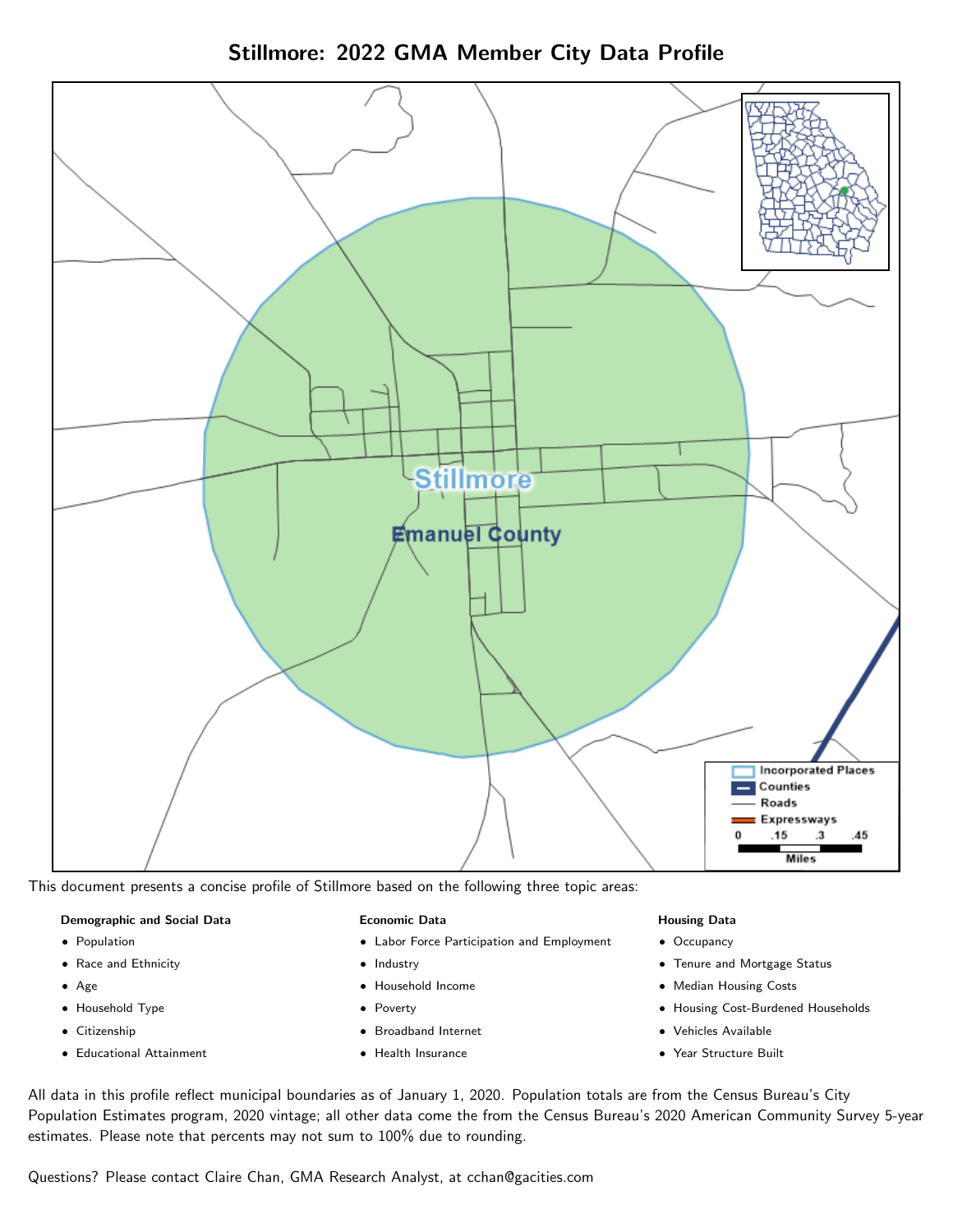# Stillmore: Demographic and Social





## **Citizenship**

Age



Source: American Community Survey, 2020 5-year estimates, table B05002 Source: American Community Survey, 2020 5-year estimates, table B15002

#### Race and Ethnicity



Source: U.S. Census Bureau, City Population Estimates, 2020 vintage Source: American Community Survey, 2020 5-year estimates, table B03002

## Household Type



Source: American Community Survey, 2020 5-year estimates, table B01001 Source: American Community Survey, 2020 5-year estimates, table B11001

#### Educational Attainment



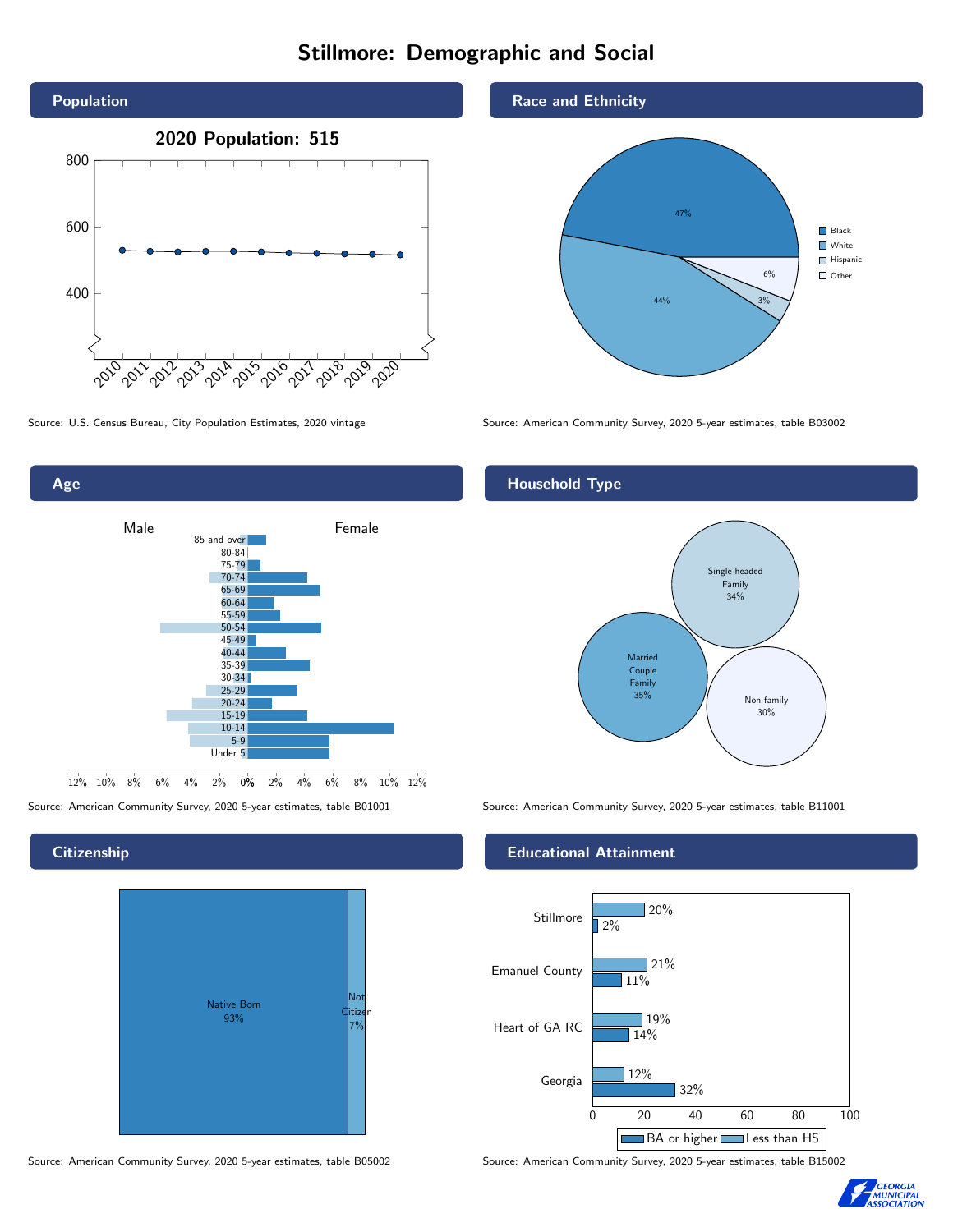# Stillmore: Economic



Source: American Community Survey, 2020 5-year estimates, table B23001 Note: Unemployment rate is based upon the civilian labor force.

# Industry

| Agriculture, forestry, fishing and hunting, and mining      | 8%    |
|-------------------------------------------------------------|-------|
| Construction                                                | 5%    |
| Manufacturing                                               | 16%   |
| <b>Wholesale Trade</b>                                      | $0\%$ |
| Retail Trade                                                | 17%   |
| Transportation and warehousing, and utilities               | 2%    |
| Information                                                 | 4%    |
| Finance and insurance, real estate, rental, leasing         | 5%    |
| Professional, scientific, mgt, administrative, waste mgt    | 11%   |
| Educational services, and health care and social assistance | 18%   |
| Arts, entertainment, recreation, accommodation, food        | $7\%$ |
| service                                                     |       |
| Other services, except public administration                | $4\%$ |
| Public administration                                       | 5%    |

Source: American Community Survey, 2020 5-year estimates, table C24030



Source: American Community Survey, 2020 5-year estimates, tables B19013 and B19025 Source: American Community Survey, 2020 5-year estimates, table B17010



# **Health Insurance**



Source: American Community Survey, 2020 5-year estimates, table B28002 Source: American Community Survey, 2020 5-year estimates, table B18135



#### Poverty